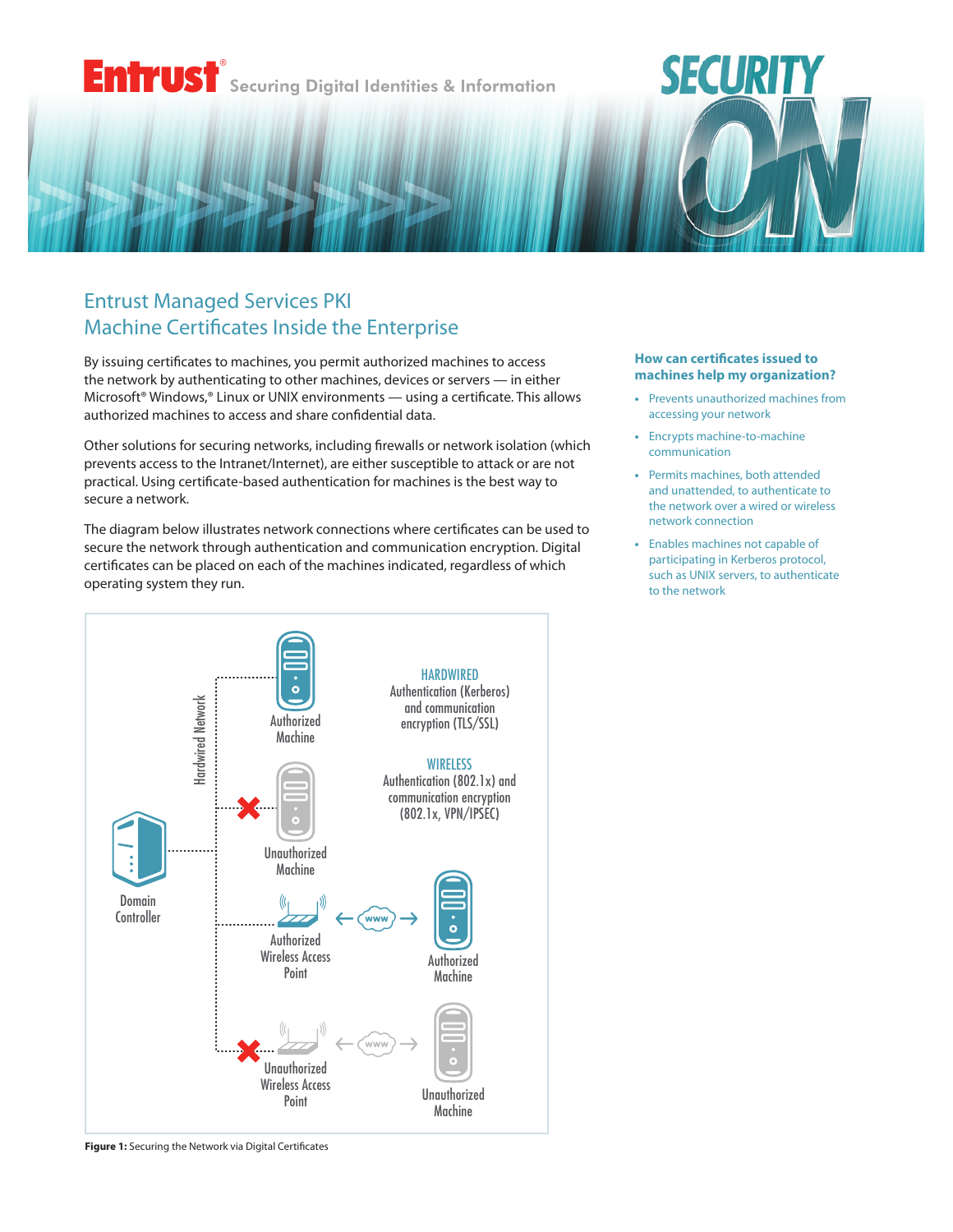## Increase Security, Reduce Costs

Without certificate-based machine authentication, your network, intellectual property and customer data is susceptible to attack.

This can be a malicious attack with the intent to steal data, or an accidental attack, where an individual logs in to the network through a personal device that has a virus (not protected by the corporate virus software) that infects other machines on the network.

Organizations that use certificate-based machine authentication reduce developmental, acquisition, deployment and overall operational spending.

To reduce cost and risk of service outage from an expired certificate, Entrust offers the tools to automate the management of any certificate.



## How Machine Certificates Work

Both Windows and non-Windows users request a certificate (private/public key pair) for each machine through a Webbased application provided by Entrust.

The certification authority (CA) signs each machine's public key, which is used by other machines in the network to establish trust for authentication purposes. The application places the certificate, along with its public key, in the machine's local certificate store.

When a machine attempts to access a network where certificate-based authentication is required, the authentication mechanism checks the machine for valid credentials.

This involves communication between the machine (and its credentials), the authentication mechanism and the authentication server. The machine cannot access or connect to the protected side of the network until its credentials are verified.

Machine credentials identify the machine, ensure the integrity of the machine and bind the machine to the transaction.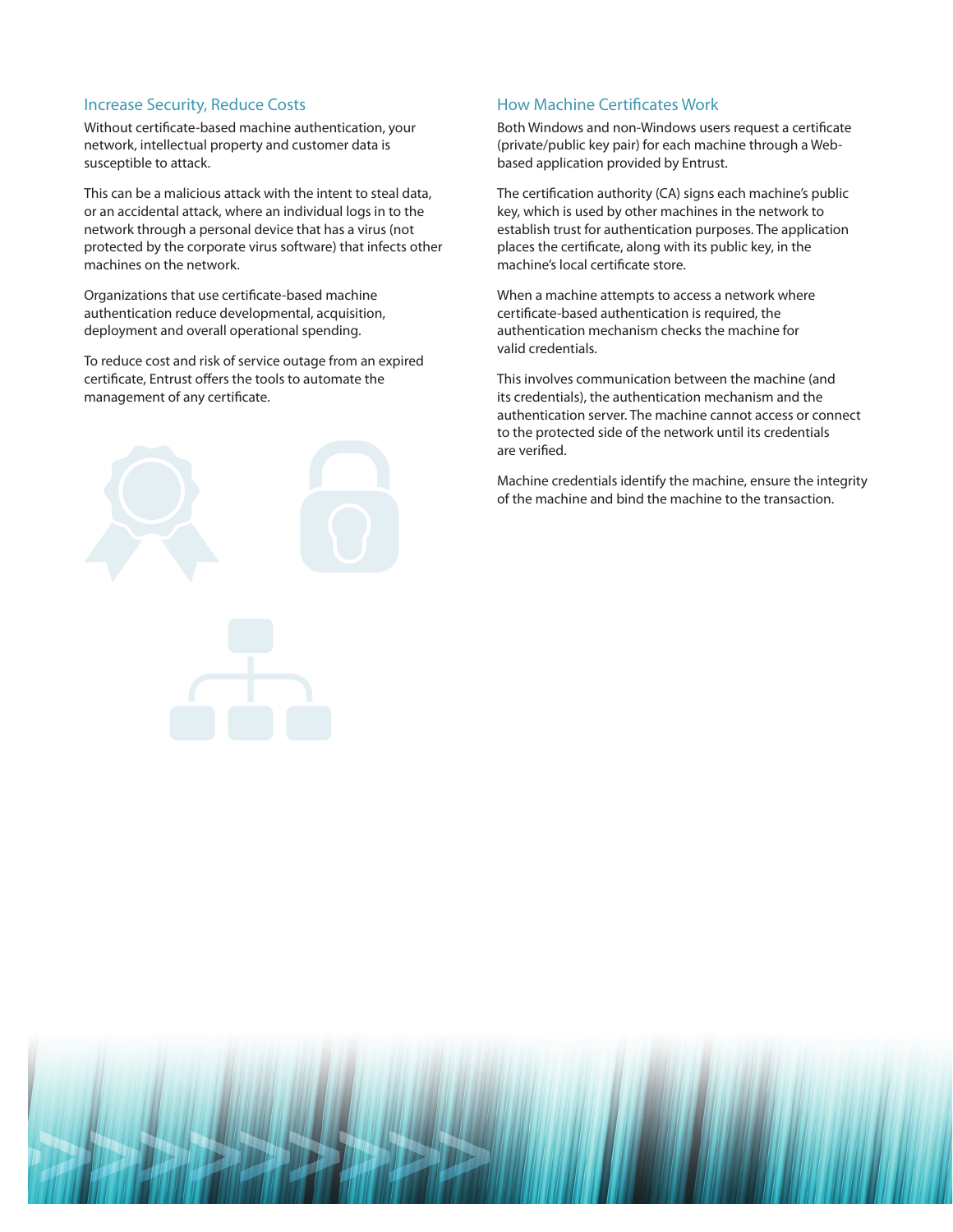## **USER AUTHENTICATION ALONE IS NOT ENOUGH**

Many different industries, such as health care, need to authenticate machines independently of users — user authentication alone is not enough. A situation where machine authentication is necessary to sustain a secure networking environment involves the transmission of sensitive data from one machine to another.

User authentication alone is not satisfactory, as the user can log in to the network from an unprotected computer. With machine-based authentication, the authentication mechanism (e.g., 802.1x for a wireless network connection) authenticates the machine to, for example, a wireless access point.

Once authenticated, it can be determined whether or not the sensitive data should be transmitted to the target machine. This prevents data from being sent to rogue machines.

Other examples where machine authentication, over user authentication alone, is necessary to achieve a secure networking environment are outlined in the following three scenarios.

## **Example 1:**

A user accessing a Web server over a browser to obtain sensitive data.

An SSL certificate issued to a Web server allows the user to determine whether the connection is to the correct, authenticated Web server and whether the connection is from a machine that is protected from security threats (e.g., malware and cached browser pages).

User authentication cannot identify the authenticity of the Web server or determine whether the connecting machine is suitable for transmission of sensitive data.

## **Example 2:**

An autonomous (independent) machine, such as a portable patient monitor used in the health care industry, sending data to another machine.

As is the case with portable patient monitors, or any other independent, mobile machine that needs to be operational from various locations (whether manned or unmanned), using network addresses as a means to permit communication over the network is not a satisfactory solution.

A machine certificate would ensure that the autonomous machine is sending the data to an identified and authenticated machine and that the received data is being sent from an authenticated machine. User authentication alone cannot provide sufficient network access security for autonomous machines.

## **Example 3:**

An authenticated user logging in to an unknown machine within the network, such as a public access kiosk, to obtain sensitive data.

Even though the user is authenticated, the type of information requested, or communication desired, by the user is determined to be risky as a result of the non-authenticated machine being used.

Without a machine certificate, the machine cannot authenticate to the network, even if the user can provide personal credentials. This prevents sensitive data from being sent to unknown machines.